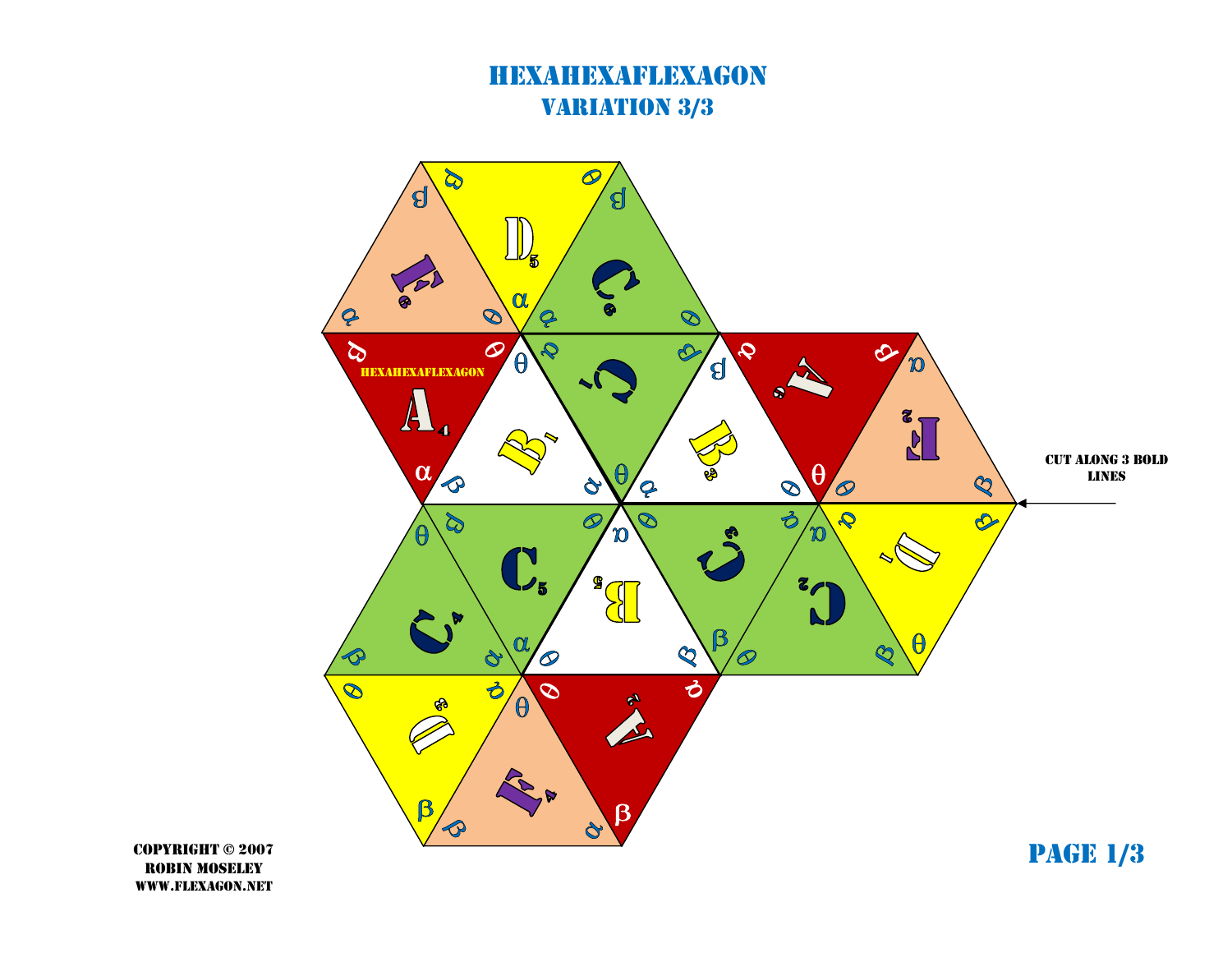## HEXAHEXAFLEXAGONVARIATION 3/3



COPYRIGHT © 2007ROBIN MOSELEYWWW.FLEXAGON.NET